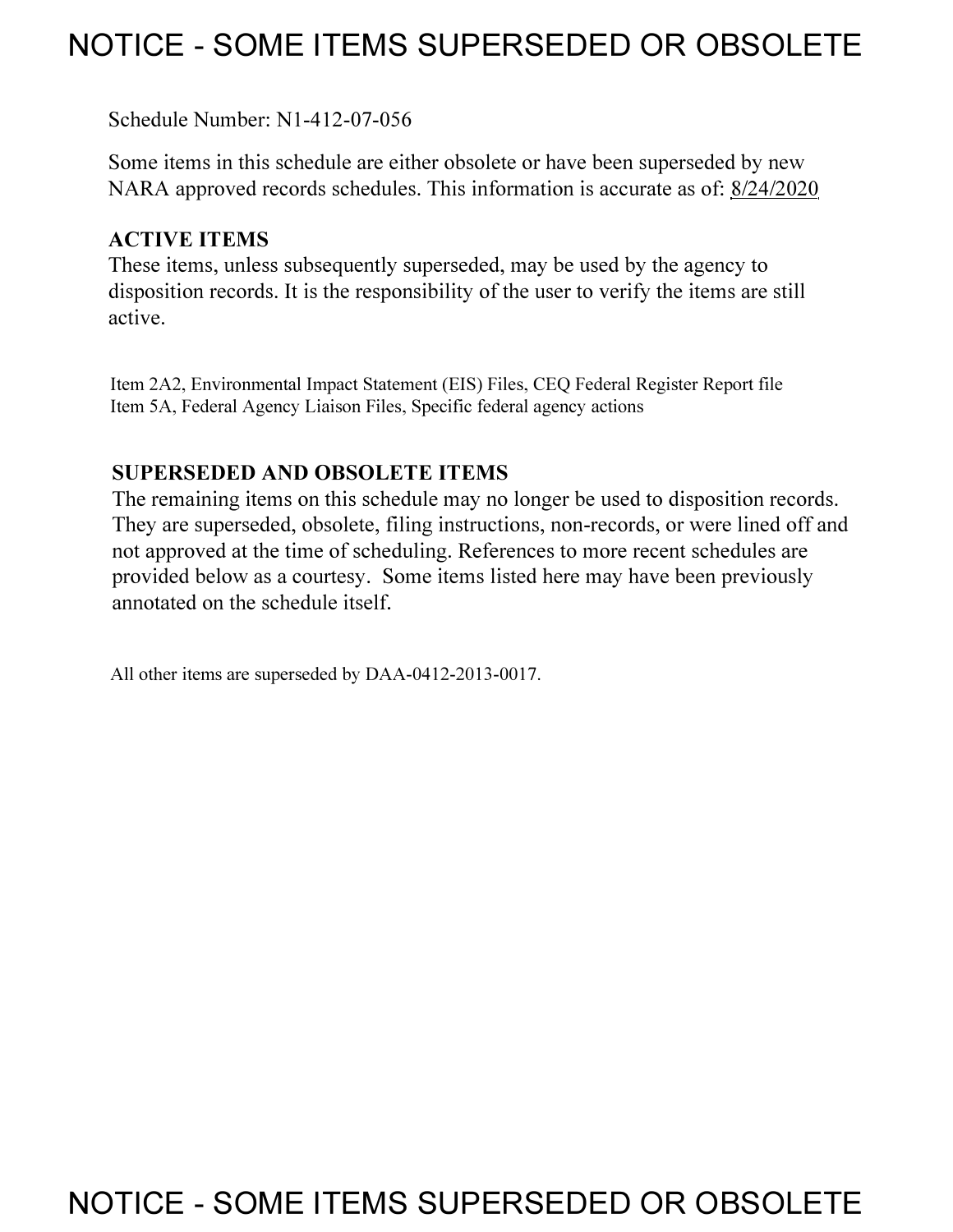| <b>REQUEST FOR RECORDS DISPOSITION AUTHORITY</b>                                                                                                                                                                                                                                                                                                                                                                                                                                                                                       |                                                                                                   |                                                                               |              |  | <b>JOB NUMBER</b><br>412-07-06                                                                          |                                |  |  |
|----------------------------------------------------------------------------------------------------------------------------------------------------------------------------------------------------------------------------------------------------------------------------------------------------------------------------------------------------------------------------------------------------------------------------------------------------------------------------------------------------------------------------------------|---------------------------------------------------------------------------------------------------|-------------------------------------------------------------------------------|--------------|--|---------------------------------------------------------------------------------------------------------|--------------------------------|--|--|
| To: NATIONAL ARCHIVES and RECORDS ADMINISTRATION (NIR)<br>WASHINGTON, DC 20408                                                                                                                                                                                                                                                                                                                                                                                                                                                         |                                                                                                   |                                                                               |              |  | <b>DATE RECEIVED</b>                                                                                    |                                |  |  |
| 1. FROM (Agency or establishment)                                                                                                                                                                                                                                                                                                                                                                                                                                                                                                      |                                                                                                   |                                                                               |              |  | <b>NOTIFICATION TO AGENCY</b>                                                                           |                                |  |  |
| <b>U.S. Environmental Protection Agency</b>                                                                                                                                                                                                                                                                                                                                                                                                                                                                                            |                                                                                                   |                                                                               |              |  |                                                                                                         |                                |  |  |
| 2. MAJOR SUBDIVISION                                                                                                                                                                                                                                                                                                                                                                                                                                                                                                                   |                                                                                                   |                                                                               |              |  |                                                                                                         |                                |  |  |
| <b>Office of Federal Activities</b>                                                                                                                                                                                                                                                                                                                                                                                                                                                                                                    |                                                                                                   |                                                                               |              |  | In accordance with the provisions of 44 U.S.C.<br>3303a,<br>disposition<br>the<br>request,<br>including |                                |  |  |
| 3. MINOR SUBDIVISION                                                                                                                                                                                                                                                                                                                                                                                                                                                                                                                   |                                                                                                   |                                                                               |              |  | amendments, is approved except for items that may<br>marked Adisposition not approved≅ or<br>be         |                                |  |  |
| Headquarters                                                                                                                                                                                                                                                                                                                                                                                                                                                                                                                           |                                                                                                   |                                                                               |              |  | Awithdrawn≅ in column 10.                                                                               |                                |  |  |
| 4. NAME OF PERSON WITH WHOM TO CONFER                                                                                                                                                                                                                                                                                                                                                                                                                                                                                                  |                                                                                                   |                                                                               | 5. TELEPHONE |  | <b>DATE</b>                                                                                             | ARCHIVIST OF THE UNITED STATES |  |  |
| John B. Ellis                                                                                                                                                                                                                                                                                                                                                                                                                                                                                                                          |                                                                                                   |                                                                               | 202-566-1643 |  | 41468                                                                                                   |                                |  |  |
| I hereby certify that I am authorized to act for this agency in matters pertaining to the disposition of its records and that the records<br>proposed for disposal on the attached 13 page(s) are not now needed for the business of this agency or will not be needed after the<br>retention periods specified; and that written concurrence from the General Accounting Office, under the provisions of Title 8 of the<br>GAO manual for Guidance of Federal Agencies,<br>is not required;<br>is attached; or<br>has been requested. |                                                                                                   |                                                                               |              |  |                                                                                                         |                                |  |  |
| SIGNATURE OF AGENCY REPRESENTATIVE<br><b>DATE</b>                                                                                                                                                                                                                                                                                                                                                                                                                                                                                      |                                                                                                   |                                                                               |              |  | <b>TITLE</b>                                                                                            |                                |  |  |
|                                                                                                                                                                                                                                                                                                                                                                                                                                                                                                                                        | 5/24/07<br>LB. 5.lli<br>John B. Ellis                                                             |                                                                               |              |  | <b>Agency Records Officer</b>                                                                           |                                |  |  |
| 7. Item<br>No.                                                                                                                                                                                                                                                                                                                                                                                                                                                                                                                         | 8. DESCRIPTION OF ITEM AND PROPOSED DISPOSITION                                                   |                                                                               |              |  | 9. GRS OR SUPERSEDED<br><b>10. ACTION TAKEN</b><br>(NARA USE ONLY)<br><b>JOB CITATION</b>               |                                |  |  |
|                                                                                                                                                                                                                                                                                                                                                                                                                                                                                                                                        |                                                                                                   |                                                                               |              |  |                                                                                                         |                                |  |  |
| 1.                                                                                                                                                                                                                                                                                                                                                                                                                                                                                                                                     | EPA 131 Environmental Impact Assessments of<br>Nongovernmental Activities in Antarctica           |                                                                               |              |  | N1-412-04-10                                                                                            |                                |  |  |
| 2.                                                                                                                                                                                                                                                                                                                                                                                                                                                                                                                                     | EPA 133 Environmental Impact Statement<br>(EIS) Files                                             |                                                                               |              |  | N1-412-99-2/1                                                                                           |                                |  |  |
| 3.                                                                                                                                                                                                                                                                                                                                                                                                                                                                                                                                     | EPA 515 Federal Facilities Data System                                                            |                                                                               |              |  | NC1-412-84-1/10                                                                                         |                                |  |  |
| 4.                                                                                                                                                                                                                                                                                                                                                                                                                                                                                                                                     | EPA 516 Federal Facilities Referrals Files                                                        |                                                                               |              |  | NC1-412-84-1/11                                                                                         |                                |  |  |
| 5.                                                                                                                                                                                                                                                                                                                                                                                                                                                                                                                                     |                                                                                                   | EPA 517 Federal Agency Liaison Files                                          |              |  |                                                                                                         | NC1-412-84-1/12a<br>and c      |  |  |
| 6.                                                                                                                                                                                                                                                                                                                                                                                                                                                                                                                                     |                                                                                                   | EPA 585 Executive Orders and OMB Circulars<br><b>Review and Comments File</b> |              |  | NC1-412-84-1/15                                                                                         |                                |  |  |
|                                                                                                                                                                                                                                                                                                                                                                                                                                                                                                                                        | e 4/11/08 copies sent to agency, NWMD, NWMF, NWMW, & NR                                           |                                                                               |              |  |                                                                                                         |                                |  |  |
| 115-109                                                                                                                                                                                                                                                                                                                                                                                                                                                                                                                                | PREVIOUS EDITION NOT USABLE<br>STANDARD FORM SF 115 (REV. 3-91)<br>Prescribed by NARA 36 CFR 1228 |                                                                               |              |  |                                                                                                         |                                |  |  |

 $\ensuremath{\text{NWML}}$ 

 $\hat{\mathbf{r}}$ 

*I*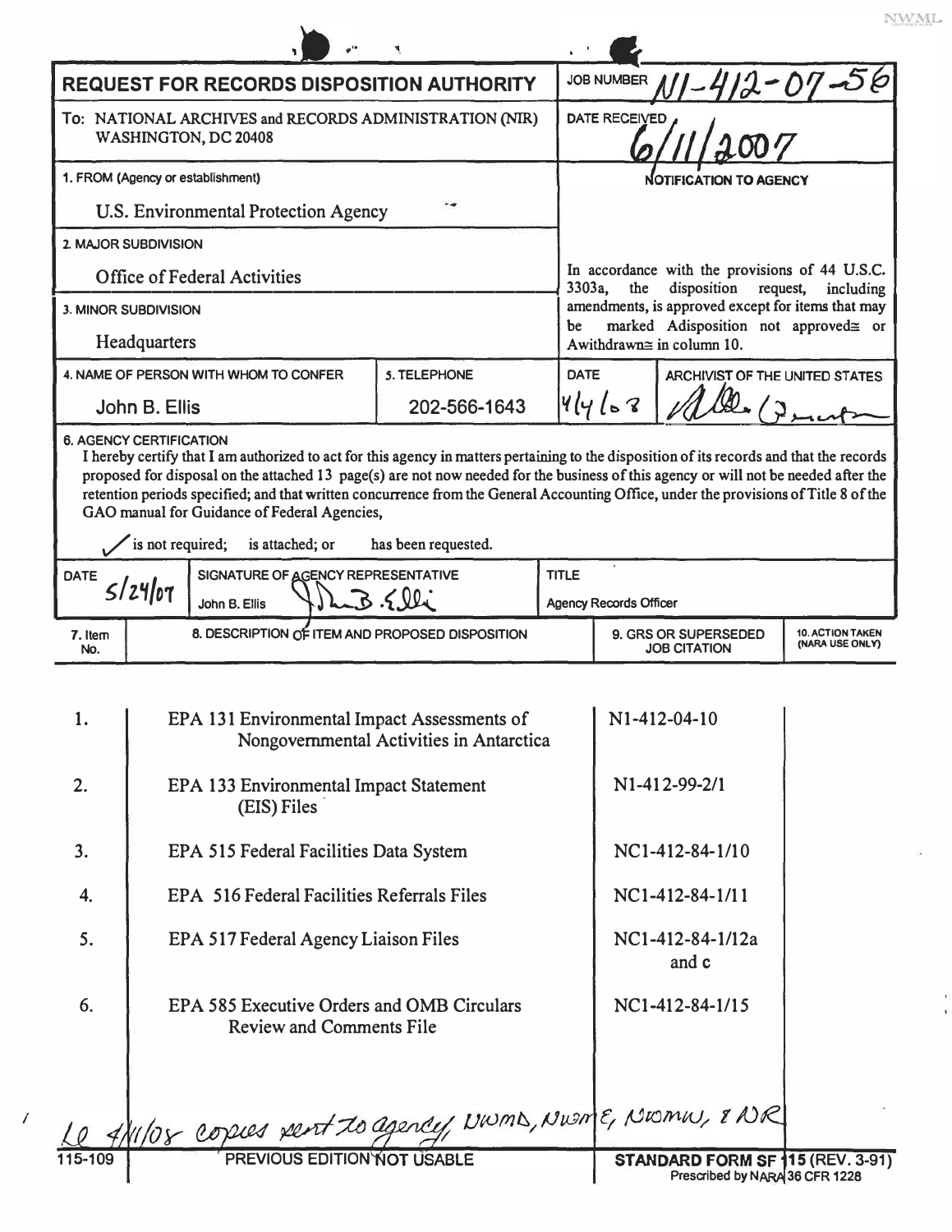EPA Records Schedule 131e Environmental Impact Assessments of Nongovernmental A... Page 1 of 2 1 ... -

**This schedule is in development. It may not be used to retire or destroy records. If you have any questions, please contact the Records Help Desk.** 

# **EPA Records Schedule 131**

**Status:** Development, 05/31/2007

**Title:** Environmental Impact Assessments of Nongovernmental Activities in Antarctica

**Program:** Federal Activities

**Applicability:** Headquarters

**Function:** 108-025-08 - Compliance and Enforcement

## **NARA Disposal Authority:**

This schedule authorizes the disposition of the record copy in any media (media neutral). Records designated for permanent retention must be transferred to the National Archives in accordance with NARA standards at the time of transfer.

• Pending

## **Description:**

Contains information related to the assessment of the environmental impact of nongovernment activities, including tourism, on Antarctica. Documentation includes preliminary environmental review memoranda (PERMs), initial environmental evaluations (IEEs), and comprehensive environmental evaluations (CEEs) which are completed by operators of nongovernmental expeditions organized in or proceeding from the United States to Antarctica. Includes original and revised submissions from operators, reviews and comments, findings, correspondence, and related documents.

### **Disposition Instructions:**

**Item a:** Record copy

*<u>Pisposable Lange</u>* 

- Close inactive records at the completion of the record of decision or withdrawal by the operator.
- Destroy 10 years after file closure.

## **Guidance:**

## **Reasons for Disposition:**

The disposition instructions have been rewritten as media neutral to allow for maintaining the record copy in EP A's electronic recordkeeping system. The retention has not changed.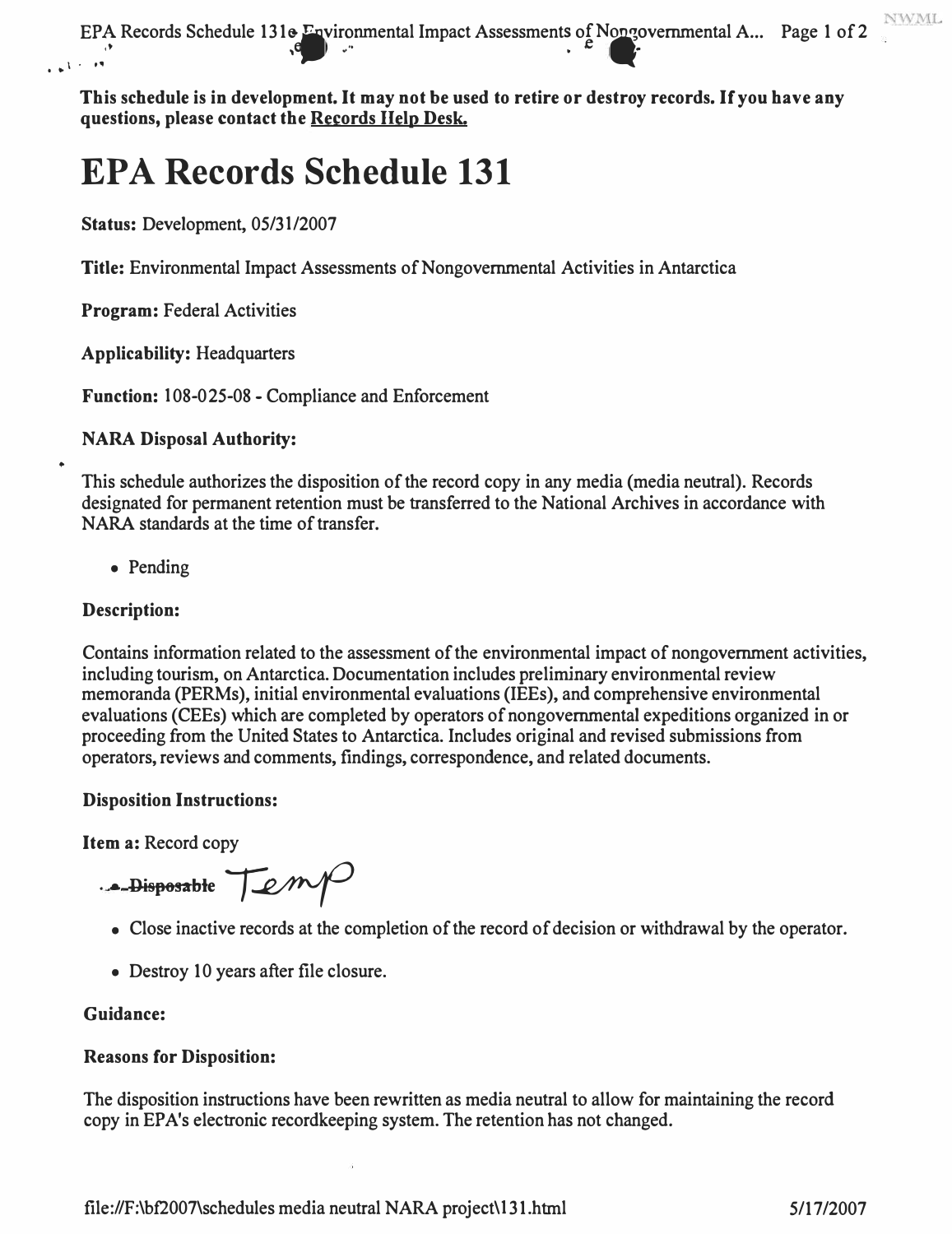**NWML** *EPA* Records Schedule 131 - *Povironmental Impact Assessments of* Nongovernmental A... Page 2 of 2 . . .  $\mathbb{R}$ 

Item b for electronic copies created with word processing and electronic mail applications was deleted 08/16/2006 pursuant to NARA Bulletin 2006-04.

### **Custodians:**

Office of Enforcement and Compliance Assurance, Office of Federal Activities

- **Contact:** Katherine Biggs
- **Telephone:** 202-564-7144

**Related Schedules:** 

**Previous NARA Disposal Authority:** 

Nl-412-04-10

· **Entry:** 06/27/2003

**EPA Approval:** Pending

**NARA Approval:** Pending

¥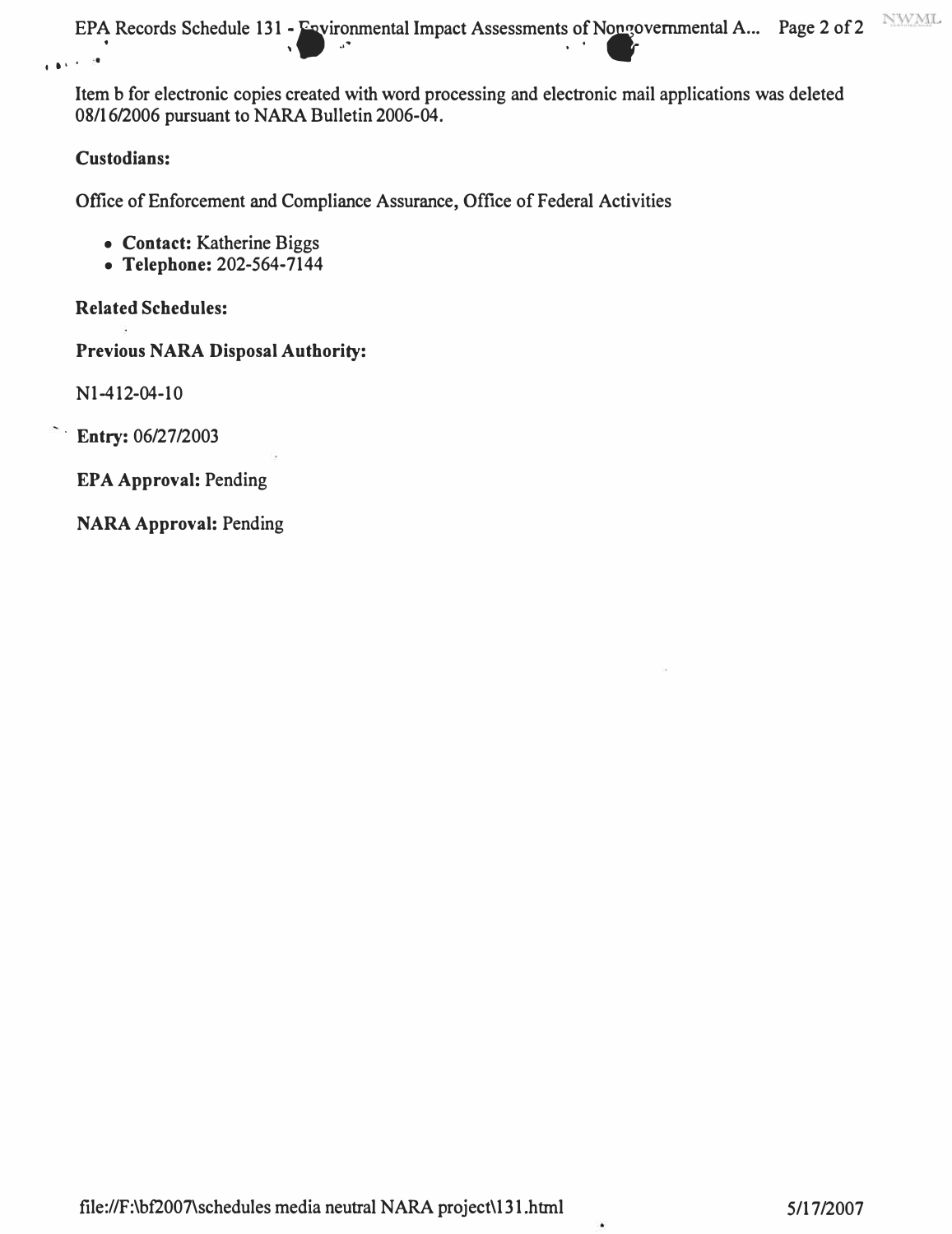

This schedule is in draft. It may be used to retire records, but may not be used to destroy records. **If you have any questions, please contact the Records Help Desk.** 

# **EPA Records Schedule 133**

**Status:** Draft, 0 l/31/2008

**Title:** Environmental Impact Statement (EIS) Files

**Program:** Federal Activities

**Applicability:** Headquarters

**Function:** 108-025-08 - Compliance and Enforcement

### **NARA Disposal Authority:**

This schedule authorizes the disposition of the record copy in any media (media neutral), excluding any records already in electronic form. Records designated for permanent retention must be transferred to the National Archives in accordance with NARA standards at the time of transfer.

•  $N1-412-07-56/2$ 

### **Description:**

Contains documents related to the filing of federal environmental impact statements (EISs).

The EIS file consists of drafts, final, and supplemental documents filed with the headquarters Office of Federal Activities only pursuant to 1506.9 of the Council on Environmental Quality (CEQ) Regulations for Implementing the National Environmental Policy Acts, as amended.

The CEQ Federal Register Report file consists of computer-generated data summarizing the official filing of EISs received one week to be published in the Federal Register the following week, copies of abstract sheets used for data entry, the Notice of Availability published in the Federal Register under 1506.10 of the CEQ Regulations and associated materials such as time extensions, withdrawals, and corrections.

#### **Disposition Instructions:**

**Item a(1)(a): EIS file - Nonelectronic** 

- **Permanent**
- Close inactive records at end of review.
- Transfer to the National Archives in 5 year blocks 10 years after file closure.

#### **Item a(l)(b):** EIS file - Electronic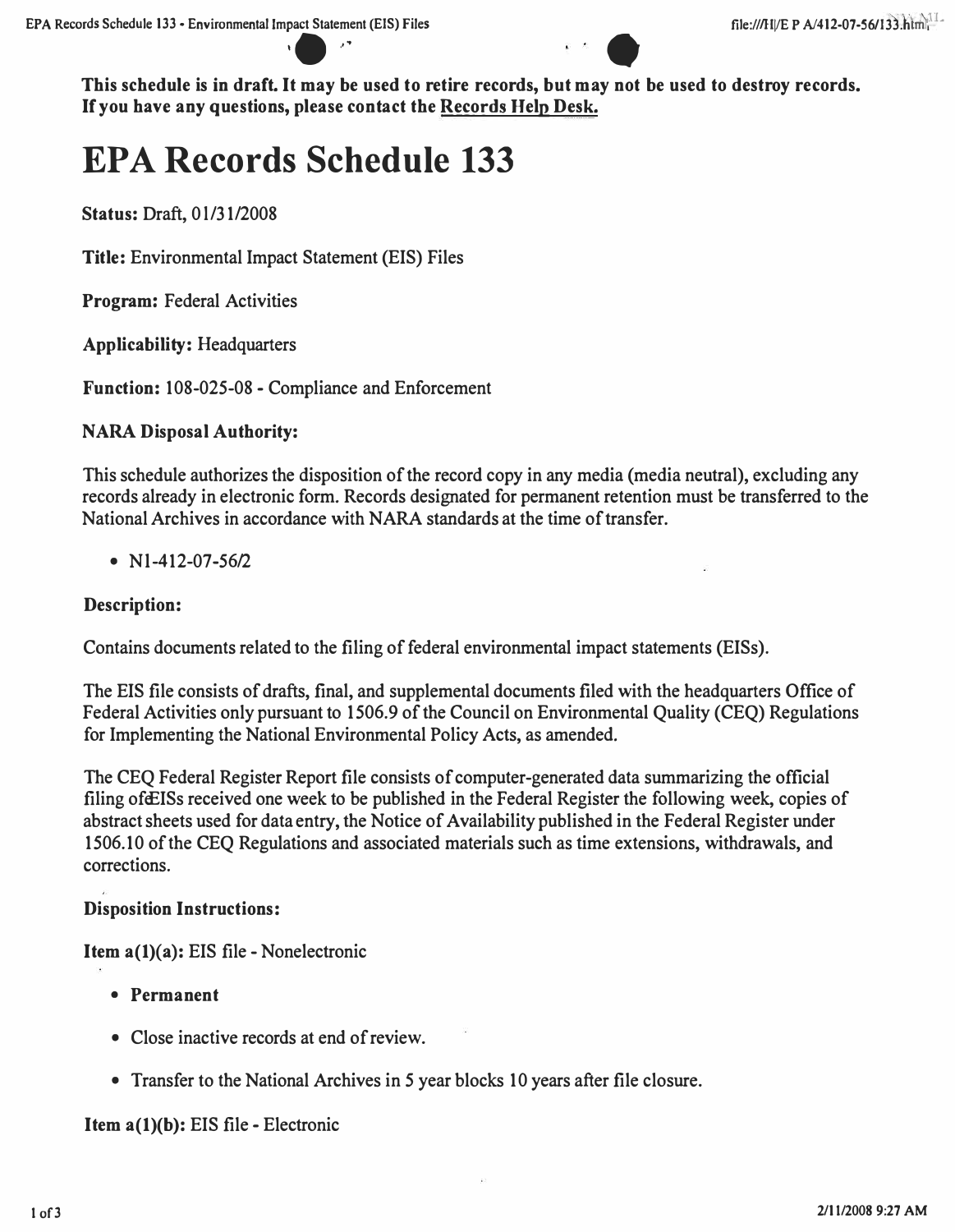- **Permanent**
- Close inactive records at end of review.
- Transfer to the National Archives 5 years after file closure, with any related documentation and external finding aids, as specified in 36 CFR 1228.270 or standards applicable at the time.

**Item a(l)(c):** Electronic copy of records transferred to the National Archives

-Disposable- Temp

- Close file upon transfer to the National Archives.
- Delete after electronic record copy is successfully transferred to the National Archives.

**Item a(2):** CEQ Federal Register Report file

**• Disposahle T**�

- Close inactive records upon completion of the notice of public availability.
- Destroy weekly folders 2 years after file closure.
- Destroy Federal Register notices and typesetting requests 10 years after file closure.

### **Guidance:**

The Headquarters Office of Federal Activities is responsible for the maintenance and disposition of the records under 1506.9 and 1506.10 of the CEQ regulations.

309 review and comment files are scheduled as EPA 135. See EPA 057 for the Environmental Review Tracking System (ERP/ERTS). NEPA preparation files are scheduled as EPA 134.

### **Reasons for: Disposition:**

The disposition instructions have been rewritten as media neutral to allow for maintaining the record copy in EP A's electronic recordkeeping system. The retention has not changed.

The following changes were made in the 01/31/2008 version:

- Divided item  $a(1)$  into three subitems,  $a(1)(a)-(c)$ .
- Revised the titles of disposition items  $a(1)(a)-(c)$ .
- Revised the disposition instruction for item  $a(1)(c)$ .

Item b for electronic copies created with word processing and electronic mail applications was deleted 08/16/2006 pursuant to NARA Bulletin 2006-04.

### **Custodians:**

Office of Enforcement and Compliance Assurance, Office of Federal Activities, NEPA Compliance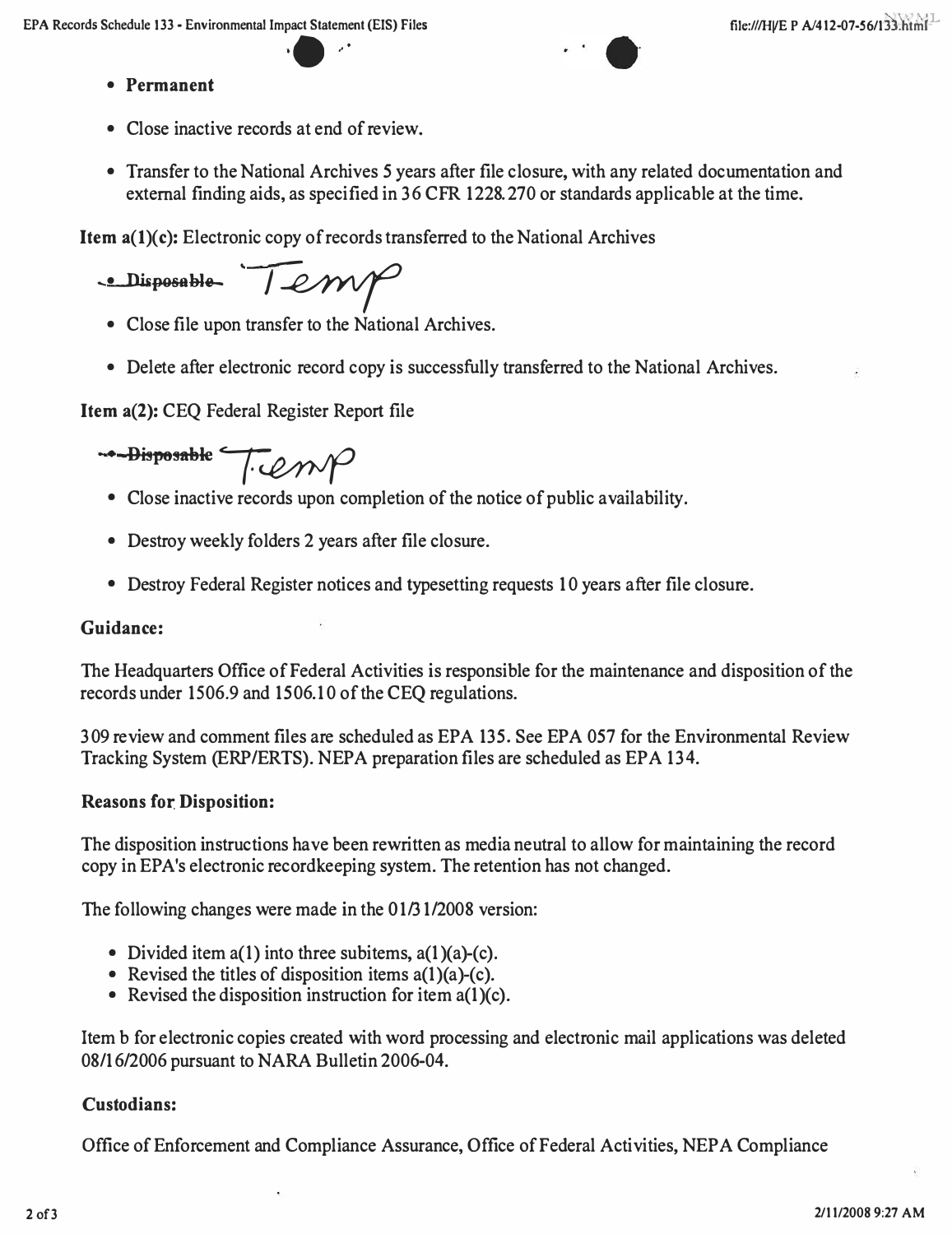�·



### Division

- **Contact:** Pearl Young
- **Telephone:** 202-564-7146

**Related Schedules:** 

EPA 057, EPA 134, EPA 135

## **Previous NARA Disposal Authority:**

Nl-412-99-2/1

Entry: 05/05/1998

**EPA Approval:** 05/24/2007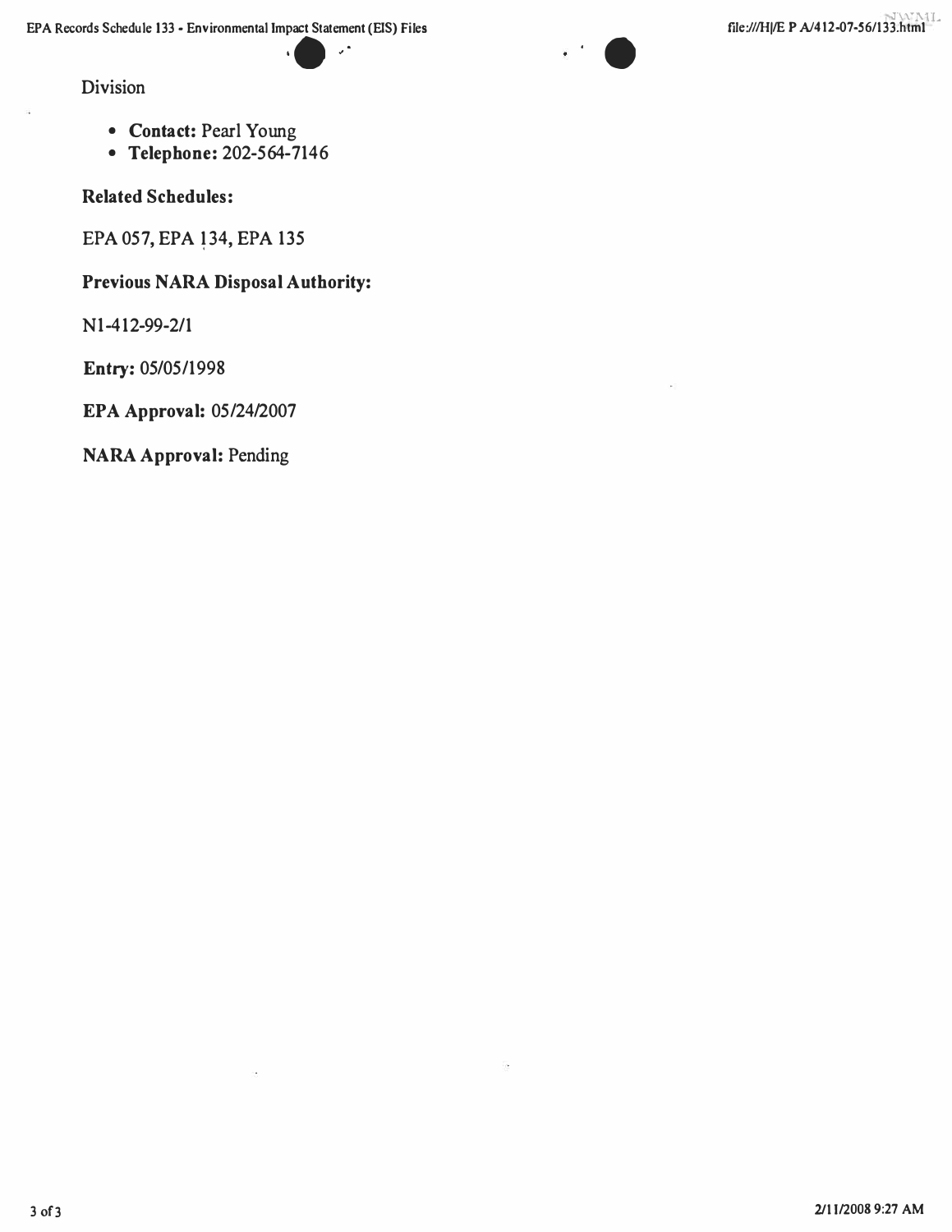

**This schedule is in development. It may not be used to retire or destroy records. If you have any questions, please contact the Records Help Desk.** 

# **EPA Records Schedule 515**

**Status:** Development, 05/31/2007

**Title:** Federal Facilities Data System

**Program:** Federal Activities

**Applicability:** Headquarters

**Function:** 108-025-08 - Compliance and Enforcement

## **NARA Disposal Authority:**

This schedule authorizes the disposition of the record copy in any media (media neutral). Records designated for permanent retention must be transferred to the National Archives in accordance with NARA standards at the time of transfer.

• Pending

## **Description:**

Includes reports showing the status of pollution abatement efforts by federal agencies. Includes reports submitted under Office of Management and Budget (0MB) Circular A-106 (formerly A 78/81).

### **Disposition Instructions:**

**Item a:** Record copy

**••** Disposable-  $|\mathcal{LMM}|$ 

- Close inactive records when superseded by updated report.
- Destroy 7 years after file closure.

### **Guidance:**

See EPA 058 for the Federal Facilities Information System (FFIS) which contains data (including the A-106 reports) gathered from other federal agencies, to be reviewed by EPA and transmitted to 0MB, to support the annual President's budget for environmental compliance.

### **Reasons for Disposition:**

The disposition instructions have been rewritten as media neutral to allow for maintaining the record copy in EPA's electronic recordkeeping system. The retention has not changed.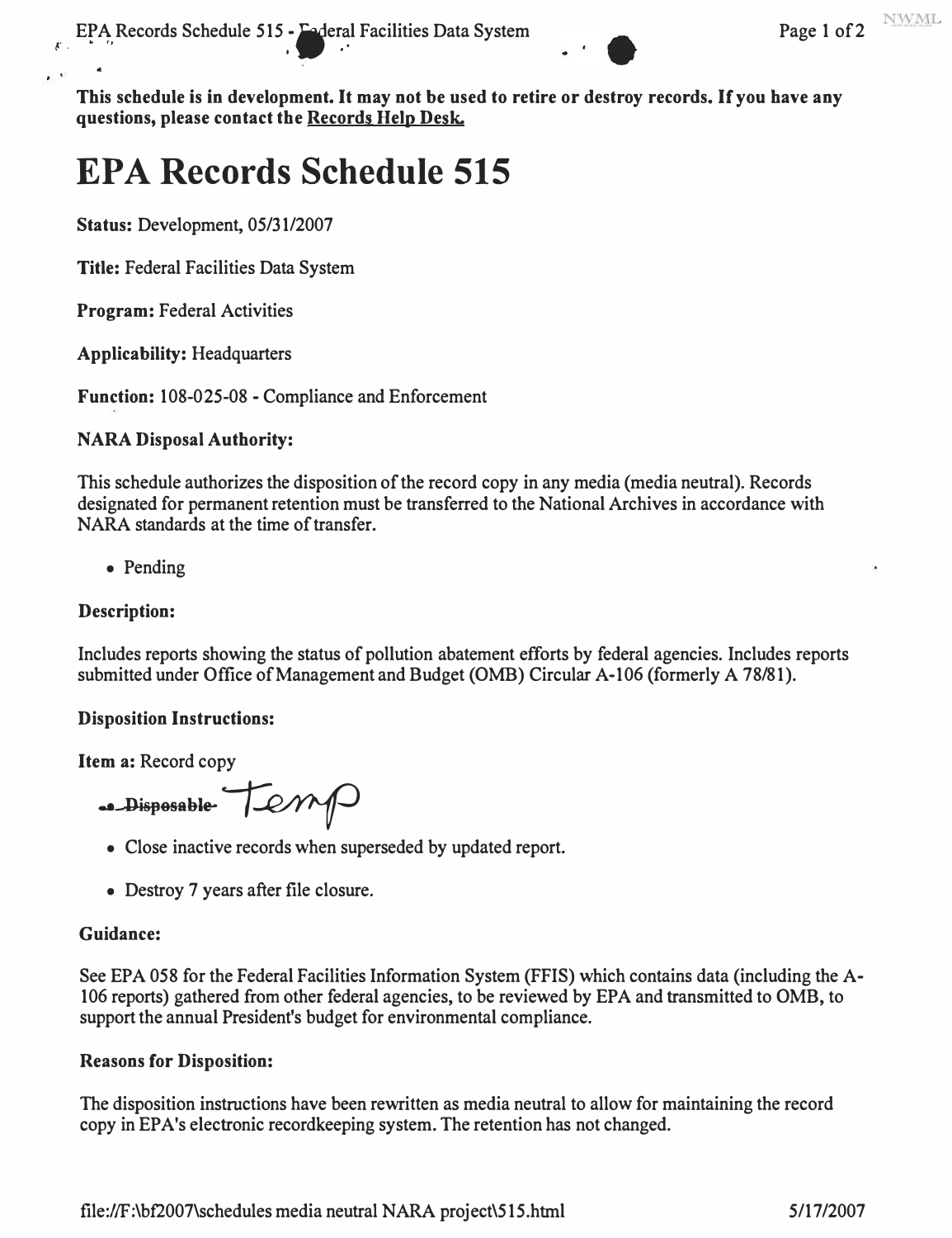EPA Records Schedule 515 - Esderal Facilities Data System Page 2 of 2

NWML

Item b for electronic copies created with word processing and electronic mail applications deleted 08/22/2006 pursuant to NARA Bulletin 2006-04.

### **Custodians:**

 $\mathbf{a}$ 

Office of Enforcement and Compliance Assurance, Office of Federal Activities

- **Contact:**
- **Telephone:**

**Related Schedules:** 

EPA058

**Previous NARA Disposal Authority:** 

NC1-412-84-1/10

Entry: 06/18/1993

**EPA Approval:** Pending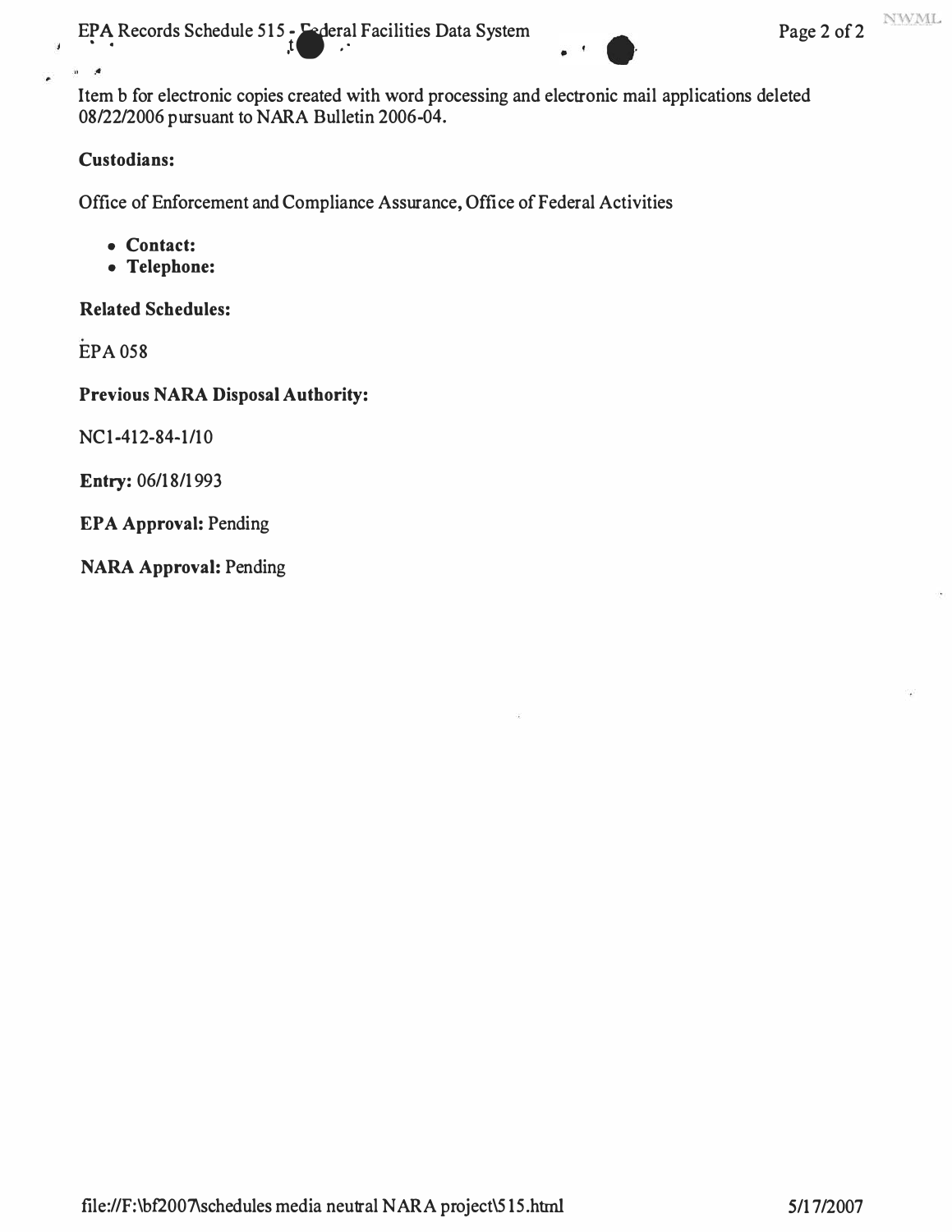EPA Records Schedule 516 - Faderal Facilities Referrals File Page 1 of 2



**This schedule is in development. It may not be used to retire or destroy records. If you have any questions, please contact the Records Help Desk.** 

# **EPA Records Schedule 516**

**Status:** Development, 05/31/2007

**Title:**Federal Facilities Referrals File

**Program:**Federal Activities

 $\overline{P}^{k-1}$  by  $\overline{P}^{k-1}$ 

**Applicability:** Headquarters

Function: 108-025-08 - Compliance and Enforcement

## **NARA Disposal Authority:**

This schedule authorizes the disposition of the record copy in any media (media neutral). Records designated for permanent retention must be transferred to the National Archives in accordance with NARA standards at the time of transfer.

• Pending

## **Description:**

Includes records related to the referral and processing of requests from federal actions in federal installations that might affect the environment. Records consist of correspondence and worksheets, reports showing actions proposed and taken, and other related records.

## **Disposition Instructions:**

**Item a:** Record copy

**, 1 Disposol,le �** 

- Close inactive records at end of fiscal year.
- Destroy 5 years after file closure.

### **Guidance:**

## **Reasons for Disposition:**

The disposition instructions have been rewritten as media neutral to allow for maintaining the record copy in EPA's electronic recordkeeping system. The retention has not changed.

Item b for electronic copies created with word processing and electronic mail applications deleted 08/22/2006 pursuant to NARA Bulletin 2006-04.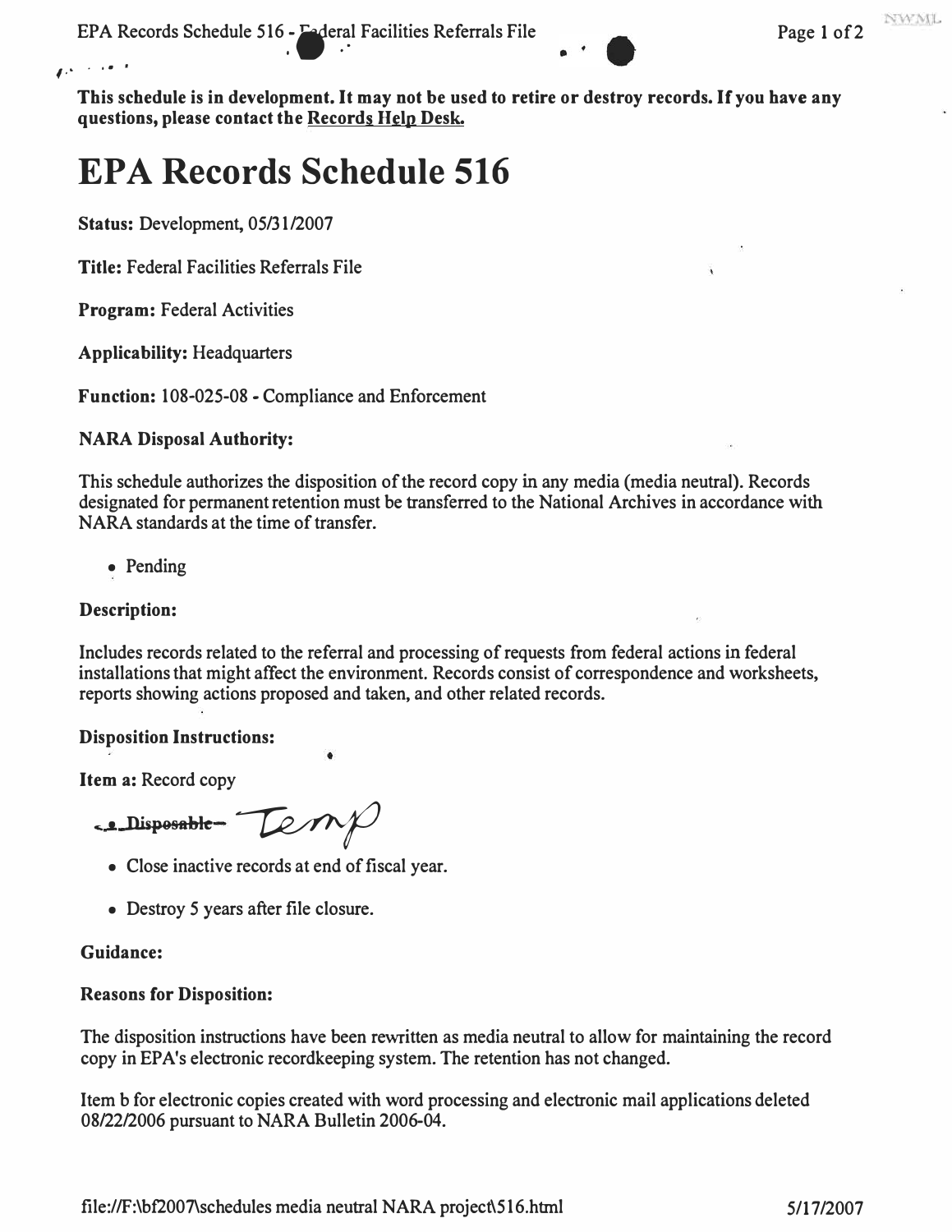EPA Records Schedule 516t- Federal Facilities Referrals File Page 2 of 2



## **Custodians:**

.... • fll. I> <sup>I</sup>

Office of Enforcement and Compliance Assurance, Office of Federal Activities

- **Contact:**
- **Telephone:**

**Related Schedules:** 

**Previous NARA Disposal Authority:** 

NCI-412-84-1/11

Entry: 06/18/1993

÷.

ł

**EPA Approval:** Pending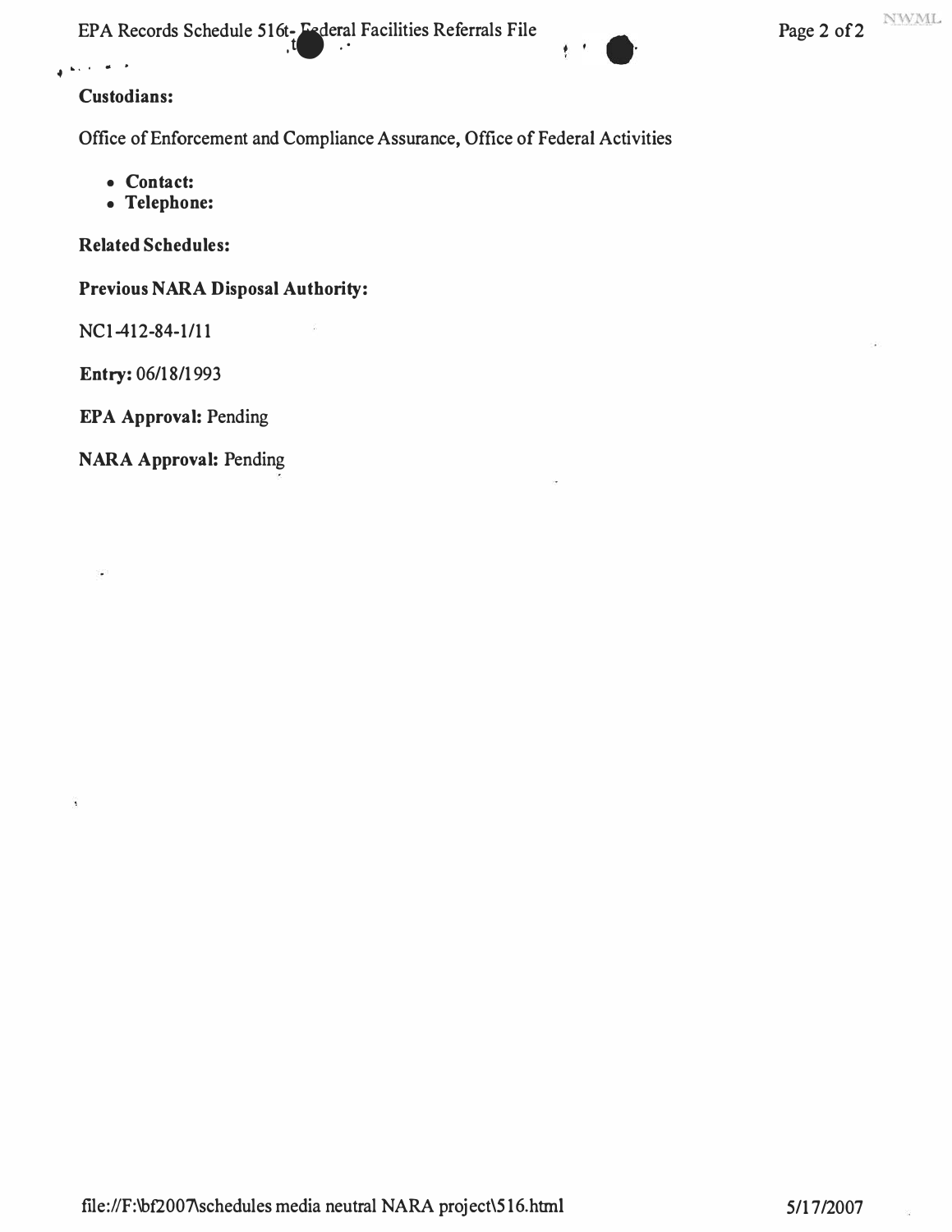"�· **\..,:"** <sup>T</sup> PA Records Schedule 517 - Federal Agency Liaison Files Page 1 of 2



**This schedule is in development. It may not be used to retire or destroy records. If you have any questions, please contact the Records Help Desk.** 

# **EPA Records Schedule 517**

**Status: Development, 05/31/2007** 

**Title: Federal Agency Liaison Files** 

**Program: Federal Activities** 

**Applicability: Headquarters** 

**Function: 108-025-08 - Compliance and Enforcement** 

## **NARA Disposal Authority:**

**This schedule authorizes the disposition of the record copy in any media (media neutral). Records designated for permanent retention must be transferred to the National Archives in accordance with NARA standards at the time of transfer.** 

**• Pending** 

## **Description:**

**Includes records used by federal agency liaison personnel in monitoring and coordinating EPA contacts and activities with other federal agencies.** 

## **Disposition Instructions:**

**Item a: Specific federal agency actions** 

**Includes general correspondence with the agencies, National Environmental Policy Act (NEPA) compliance, federal facilities compliance, and other related records.** 

**-Bisposable** Lemp

**• Destroy when no longer needed.** 

**Item b: Special projects files** 

**Includes records related to special projects conducted or coordinated by federal agency liaison staff (e.g., interagency task force activities, multiagency activities and reports, GAO reports, and other related project reports).** 

-Disposable Temp

**• Close inactive records upon termination of projects.**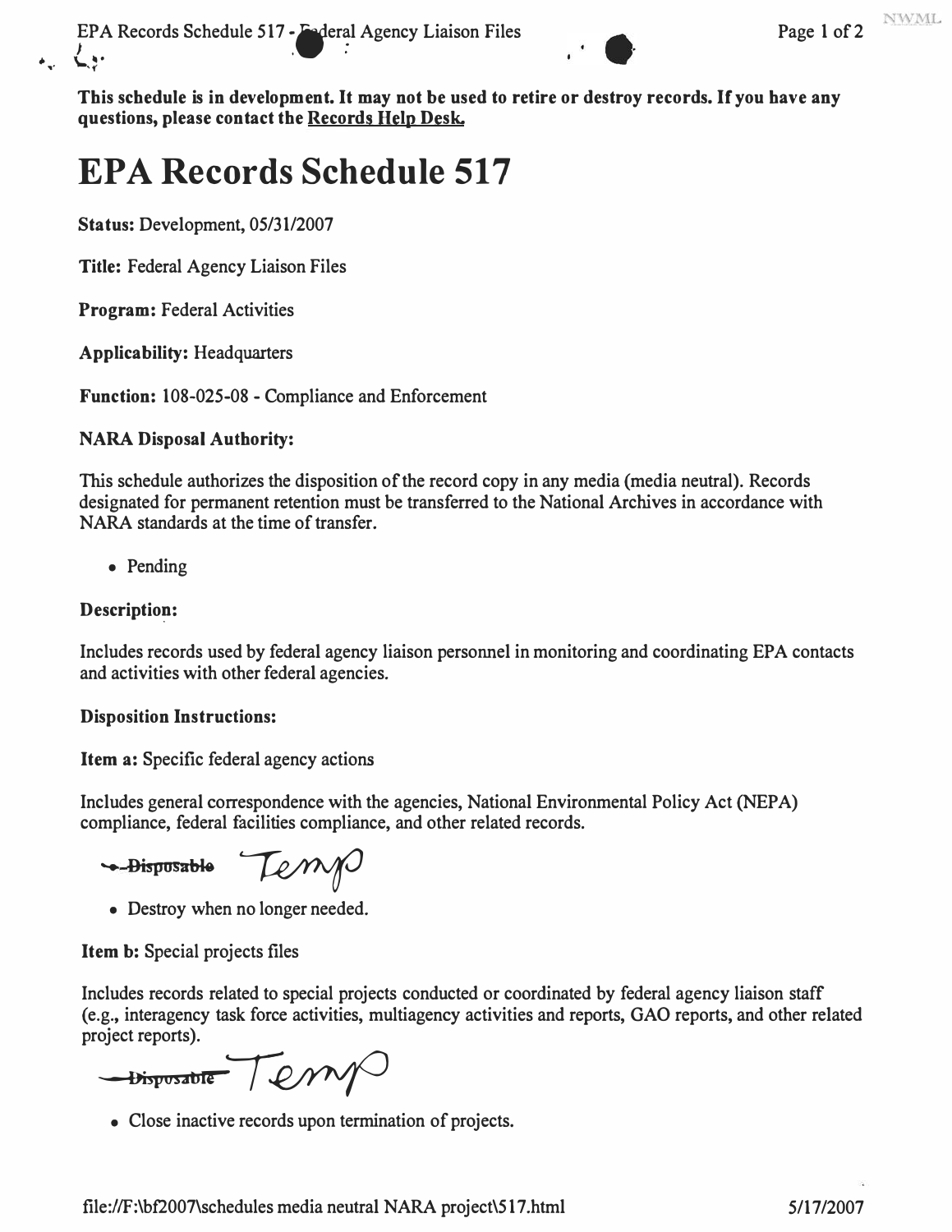EPA Records Schedule 517 - Federal Agency Liaison Files Page 2 of 2 EPA Records Schedule 517 - Federal Agency Liaison Files



• Destroy 10 years after file closure.

## **Guidance:**

## **Reasons for Disposition:**

This schedule was originally approved as NC1-412-84-1/12. Item b of NC1-412-84-1/12 was previously deleted because interagency agreements are covered by EPA 001 and EPA 003. The disposition instructions have been rewritten as media neutral to allow for maintaining the record copy in EPA's electronic recordkeeping system. The retention has not changed.

Item c for electronic copies created with word processing and electronic mail applications deleted 08/22/2006 pursuant to NARA Bulletin 2006-04.

### **Custodians:**

Office of Enforcement and Compliance Assurance, Office of Federal Activities

- **Contact:**
- **Telephone:**

## **Related Schedules:**

EPA 001, EPA 003

### **Previo�s NARA Disposal Authority:**

NC1-412-84-l/12a and c

Entry: 06/23/1993

**EPA Approval:** Pending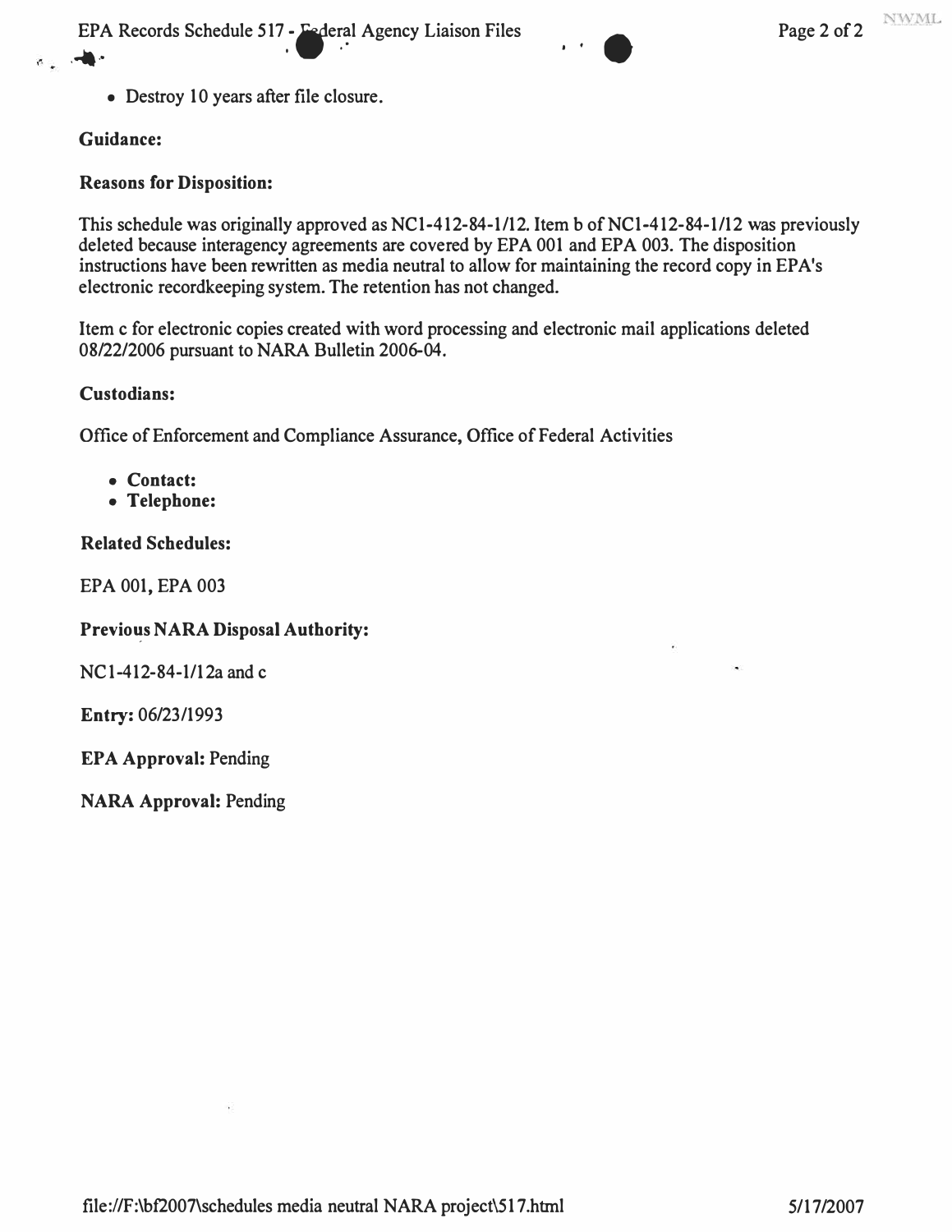EPA Records Schedule 585 - Executive Orders and OMB CircularseReview and Commen ... Page 1 ofe2

**This schedule is in development. It may not be used to retire or destroy records. If you have any questions, please contact the Records Help Desk.** 

## **EPA Records Schedule 585**

**Status: Development, 03/31/2007** 

**Title: Executive Orders and 0MB Circulars Review and Comments File** 

**Program: Federal Activities** 

**Applicability: Headquarters** 

**Function: 306-112 - Policy and Guidance Development** 

### **NARA Disposal Authority:**

**This schedule authorizes the disposition of the record copy in any media (media neutral). Records designated for permanent retention must be transferred to the National Archives in accordance with NARA standards at the time of transfer.** 

**• Pending** 

### **Description:**

**Includes EPA evaluations and comments on Executive Orders and comments originated or coordinated by other federal agencies. Records consist of copies of the Orders and Circulars, internal memos and evaluation documents, and copies of Agency responses.** 

#### **Disposition Instructions:**

**Item a: Record copy** 

 $\rightarrow$ Disposable  $\sqrt{2}$ M $\odot$ 

- **Close inactive records at end of year.**
- **Destroy 5 years after file closure.**

#### **Guidance:**

#### **Reasons for Disposition:**

**The disposition instructions have been rewritten as media neutral to allow for maintaining the record copy in EPA's electronic recordkeeping system. The retention has not changed.** 

**Item b for electronic copies created with word processing and electronic mail applications deleted**  08/23/2006 pursuant to NARA Bulletin 2006-04.